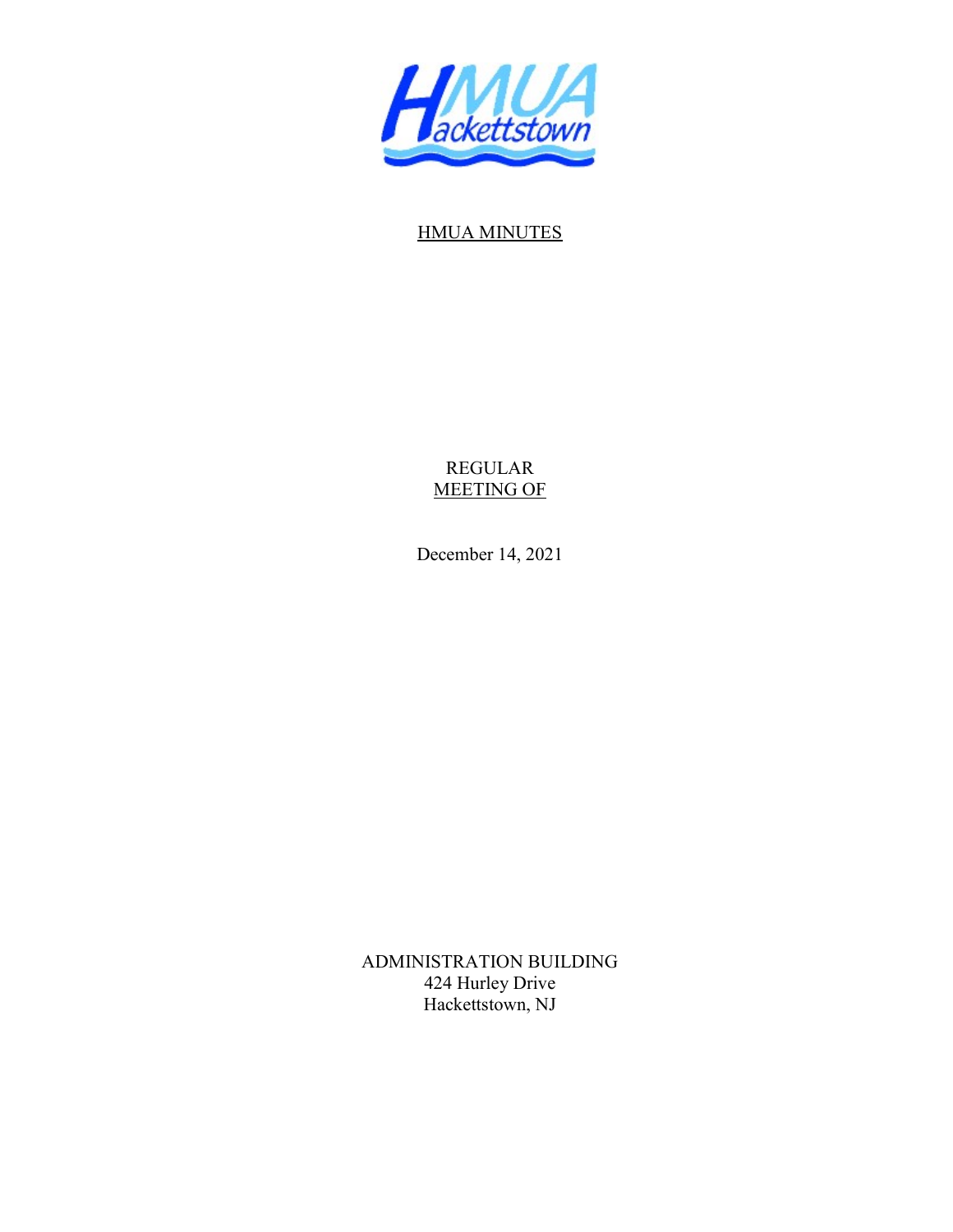

## REGULAR MEETING DECEMBER 14, 2021

## JACOB GARABED ADMINISTRATION BUILDING

The meeting was called to order by Chairman William Kuster at 6:00 P.M over teleconference due to Executive Order No. 107 signed by NJ Governor Murphy and to promote the necessary social distancing to avoid the spread of COVID-19. Executive Director Corcoran announced that adequate notice of this meeting has been given to the area press and the Town of Hackettstown, and the meeting shall be convened and conducted in accordance with the requirements of the Open Public Meetings Act.

Roll call indicated the following members in attendance: William Kuster, William Harper, Jerry DiMaio, and Ciro Lala.

Also attending: Counselor John Zaiter, Consulting Engineers David Klemm and Kevin O'Brien, Executive Director Kathleen Corcoran, and Recording Secretary Lasch.

Chairman Kuster led a Salute of the United States Flag.

Chairman Kuster indicated that the next agenda item was the approval of the November 9, 2021 Regular Meeting minutes. A motion to approve the minutes was made by Harper, being seconded by Jerry DiMaio.

Ayes: Kuster, Harper, Jerry DiMaio and Lala

Chairman Kuster indicated that the next agenda item was the approval of the November 9, 2021 Executive Session minutes. A motion to approve the Executive Session minutes was made by Jerry DiMaio, being seconded by Lala.

Ayes: Kuster, Harper, Jerry DiMaio and Lala

Chairman Kuster opened the meeting to public participation and noted that no members of the public announced their presence.

Chairman Kuster stated the next agenda item was discussion and possible action regarding any project change orders. Executive Director Corcoran stated that there was a change order request in the amount of \$18,210.00 for Mott MacDonald with regard to the alignment change on the 1.0 MG tank project due to an NJDEP Green Acres issue. Corcoran deferred to David Klemm and Kevin O'Brien to explain the situation. It was explained that the original proposed 14" main alignment along the existing HMUA access road to Old Allamuchy Road would have to cross a sliver of land owned by Warren County. HMUA only has roadway access rights across that property, not utility construction rights. HMUA was working with the County to obtain an easement for utility rights when it was discovered that the property was also encumbered by NJDEP Green Acres. At this point in time, Mott MacDonald had completed a significant amount of design plans and profiles for the roadway alignment. Building on the Green Acres encumbered portion of land is not allowed unless there is an existing easement. Legal and engineering experts agreed that Green Acres would have to allow for a new easement and that could take years, and ultimately not be approved. Being that HMUA does have an existing easement with the County over Green Acres encumbered lands for the existing two 10" mains, it was determined that the most expeditious and less risky alternative was to change the alignment of the 14" main to follow the existing easement through County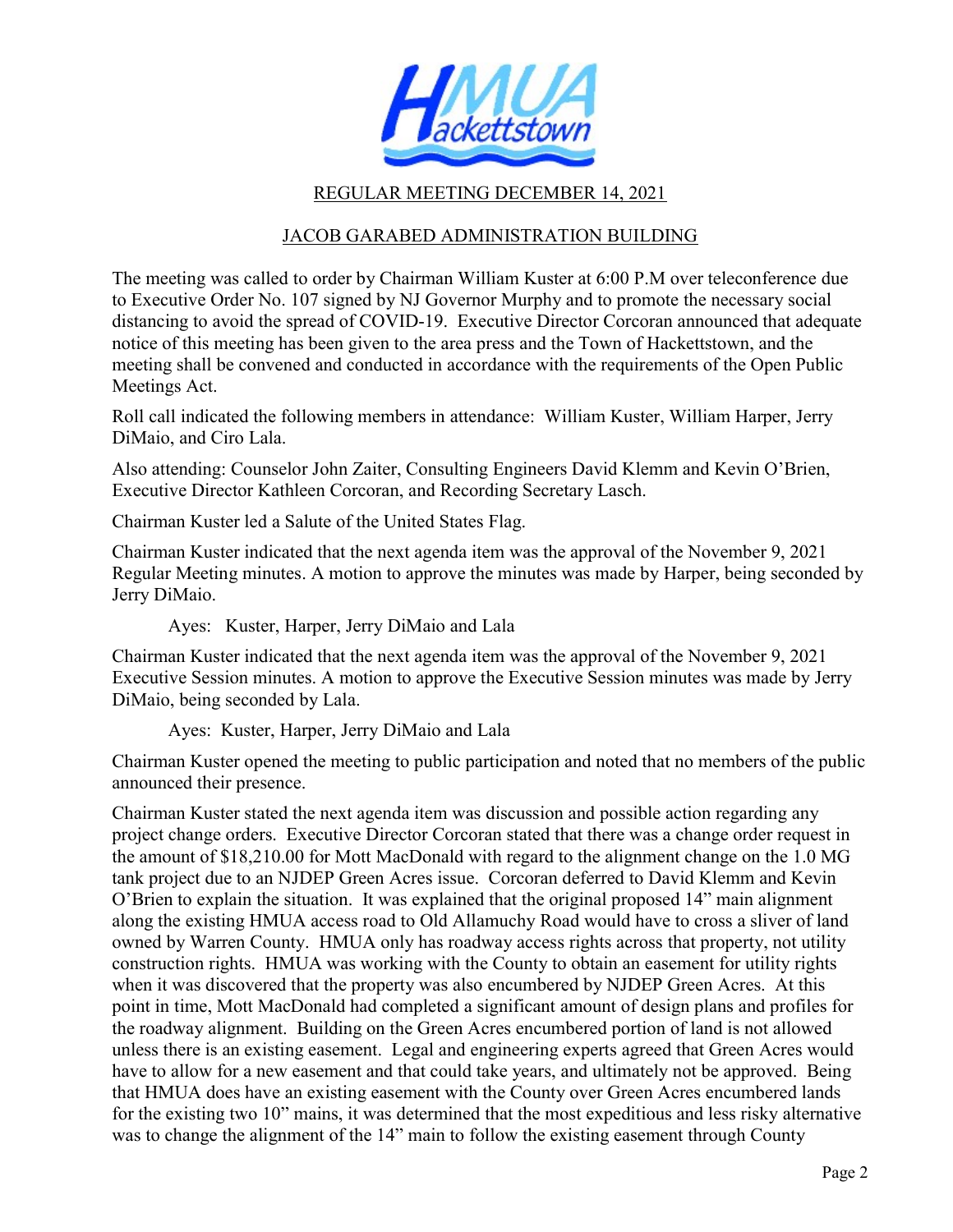

property to Old Allamuchy Road. David Klemm commented that it was good that we caught it now and not later when the project was under review by NJDEP. Kuster commented that he would like to be alerted to potential changes before they occur and that he expects that in the future, he is not presented with change orders after the fact. Klemm apologized for the late presentation of the requested change order. Director Corcoran acknowledged the concern about future additional charges. She further stated that this alignment change was really not an option. She stated that she reviewed the breakdown of hours provided by Mott MacDonald and confirmed that they are valid.

The following Resolution #21-3624 was proposed by Harper who moved its adoption:

Resolution #21-3624

WHEREAS, Mott MacDonald is the design engineer working on the plans and profiles of the 14" water main from the 1.0 MG tank to Old Allamuchy Road with an alignment along the existing access road, as directed by HMUA; and,

WHEREAS, the alignment crosses Warren County owned property which was recently determined to be encumbered by NJDEP Green Acres with no existing HMUA utility easement; and,

WHEREAS, it was determined that the best alternative would be to utilize the existing HMUA utility easement across Warren County property to Old Allamuchy Road, requiring additional design work by Mot MacDonald; therefore,

BE IT RESOLVED, the Hackettstown Municipal Utilities Authority authorizes a change order in the amount of \$18,210.00 to Mott MacDonald for additional design work provided on the 1.0 MG tank project.

This Resolution was seconded by Jerry DiMaio and upon roll call vote carried:

Ayes: Kuster, Harper, Jerry DiMaio, and Lala

Chairman Kuster stated the next agenda item was to entertain a resolution approving the Operations Expense Account Requisitions #OEA-1223 and #1224 in the total aggregate amount of \$281,881.12. The following Resolution #21-3625 was proposed by Jerry DiMaio who moved its adoption:

Resolution #21-3625

BE IT RESOLVED, that the following Operations Expense Requisitions be formally approved:

| Dated: November 5, 2021  | OEA-1223 | $SL-25$ | \$138,164.06 |
|--------------------------|----------|---------|--------------|
| Dated: November 19, 2021 | OEA-1224 | $SL-26$ | \$143,717.06 |
|                          |          | Total   | \$281,881.12 |

This Resolution was seconded by Lala and upon roll call vote carried:

Ayes: Kuster, Harper, Jerry DiMaio, and Lala

Chairman Kuster stated the next agenda item was to entertain a resolution approving Renewal & Replacement Fund Requisition #RR-288 in the aggregate amount of \$161,850.20. The following Resolution #21-3626 was proposed by Harper who moved its adoption.

Resolution #21-3626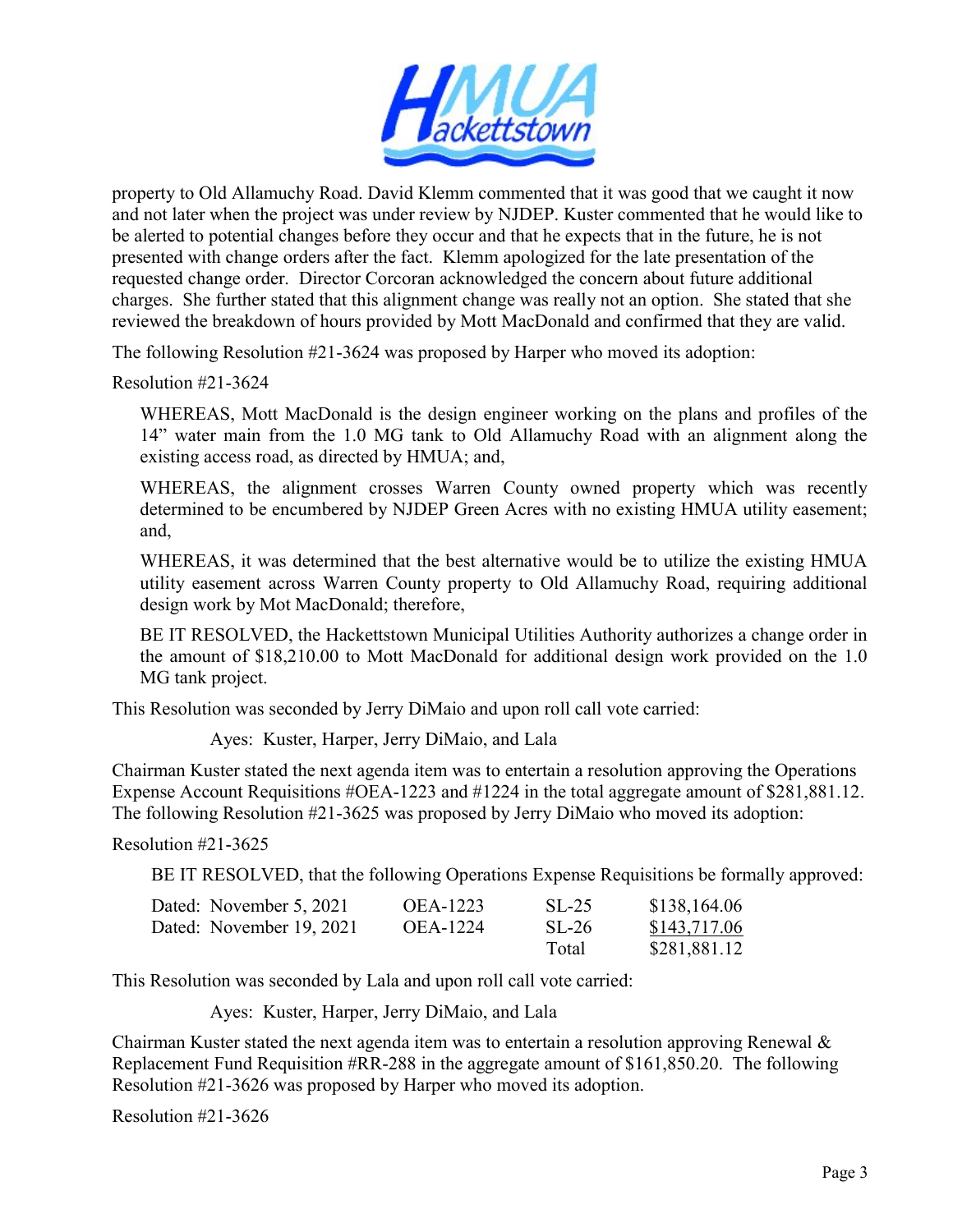

BE IT RESOLVED, that the following Renewal and Replacement Fund Requisition #RR-288 be formally approved:

| <b>REQUISITION #RR-288</b>                         |                                  |                 |
|----------------------------------------------------|----------------------------------|-----------------|
| Capitol Supply Construction<br>Water Dist Supplies |                                  | \$<br>1,956.94  |
| Core & Main                                        | <b>Water Dist Supplies</b>       | 25,500.00       |
| DeMaio Electrical Company                          | Contract 51S                     | 10,072.21       |
| Evonik Active Oxygens, LLC                         | <b>Treatment Plant Supplies</b>  | 6,750.00        |
| Foley, Incorporated                                | Generator                        | \$<br>65,774.45 |
| Komline-Sanderson                                  | <b>Treatment Plant Equipment</b> | \$<br>1,104.00  |
| Mid Atlantic Storage Systems                       | <b>Storage Tank Recondition</b>  | 31,040.00       |
| Montaque Tool & Supply Co.                         | Wacker Rammer                    | \$<br>2,299.00  |
| Mott MacDonald                                     | UV System Replacement            | 8,481.60        |
| T. Slack Environmental                             | <b>WPCP-Annual Compliance</b>    | \$<br>4,972.00  |
| <b>TGM</b> Services                                | <b>WPCP-Site Conv. Material</b>  | 3,900.00        |
|                                                    | Total                            | 161,850.20      |

This Resolution was seconded by Jerry DiMaio and upon roll call vote carried:

Ayes: Kuster, Harper, Jerry DiMaio, and Lala

Chairman Kuster stated the next agenda item was to entertain a Resolution approving General Fund Requisition #GF-14 in the amount of \$80,684.25. The following Resolution #21-3627 was proposed by Jerry DiMaio who moved its adoption.

Resolution #21-3627

BE IT RESOLVED, that the following General Fund Requisition #GF-14 be formally approved:

| <b>REQUISITION #GF-14</b> |                                   |           |
|---------------------------|-----------------------------------|-----------|
| Mott Macdonald            | 1.0 MG Water Tank/Main            | 66,009.25 |
| NJ DEP                    | <b>Highlands Water Protection</b> | 750.00    |
| Treasurer, State of NJ    | Bureau Water Sys. Engineering     | 12,000.00 |
| Upper Delaware Soil       | Site Plans-C3                     | 925.00    |
| New Jersey DEP            | Section 1 – Freshwater Wetlands   | 1,000.00  |
|                           | Total                             | 80,684.25 |

This Resolution was seconded by Lala and upon roll call vote carried:

Ayes: Kuster, Harper, Jerry DiMaio, and Lala

Chairman Kuster stated the next agenda item was to entertain a Resolution approving Escrow Subaccount Requisition #ESR-319 in the amount of \$14,706.68. The following Resolution #21- 3628 was proposed by Harper who moved its adoption.

Resolution #21-3628

BE IT RESOLVED, that the following Escrow Subaccount Requisition #ESR-319 be formally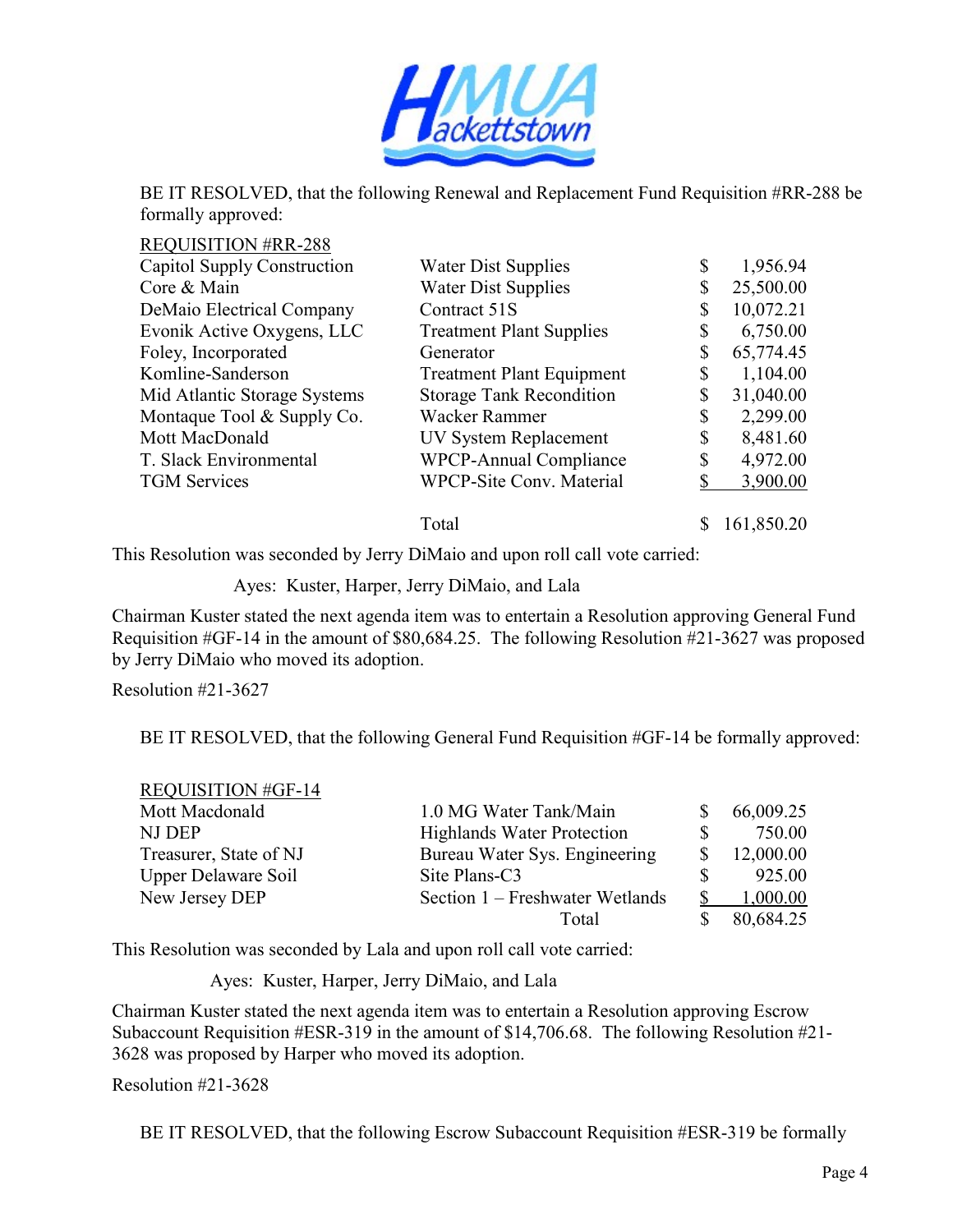

| approved:                   |                          |                |
|-----------------------------|--------------------------|----------------|
| <b>REQUISITION #ESR-319</b> |                          |                |
| Hackettstown MUA            | Meter Rental CHG/Sea     | 237.71         |
| Hackettstown MUA            | Constr. Monitor/Woodmont | \$<br>5,104.18 |
| Mott MacDonald              | GTI NJ, LLC              | \$<br>7,415.00 |
| Mott MacDonald              | Woodmont at Independence | \$<br>32.50    |
| R & J Control, Inc.         | HOGS/Generator Repair    | 655.00         |
| Sea Spray Pressure Washing  | Refund: Meter Rental     | 1,262.29       |
|                             | Total                    | 14,706.68      |

This Resolution was seconded by Jerry DiMaio and upon roll call vote carried:

Ayes: Kuster, Harper, Jerry DiMaio, and Lala

Chairperson Kuster stated the next agenda item was discussion and possible action to acknowledge receipt of the Annual Facilities Inspection Report. Jerry DiMaio made a motion to confirm the Board's receipt of the Annual Facilities Inspection Report as prepared by Mott MacDonald.

Harper seconded the motion and upon roll call vote carried:

Ayes: Kuster, Harper, Jerry DiMaio, and Lala

Chairperson Kuster stated the next agenda item was discussion and possible action to retain a firm to conduct Laboratory Services.

Executive Director Corcoran explained that quotes were requested from three different laboratories; however, the Authority only received two quotations back, with the lower quote provided by ALS. She stated that HMUA had contracted with ALS a couple years ago and the services were satisfactory.

The following Resolution #21-3629 was proposed by Harper who moved its adoption.

Resolution #21-3629

WHEREAS, due to the need to obtain accurate laboratory data for submission to regulatory authorities and the implications of the Safe Drinking Water Act and Clean Water Act, the Hackettstown Municipal Utilities Authority has a need to retain professional Certified Laboratory Services; and,

WHEREAS, the Authority has determined and certified in writing that the value of the acquisition will exceed \$17,500 and has solicited quotations; and,

WHEREAS, ALS Environmental of Middletown, PA has submitted the lowest quotation indicating they will provide the laboratory services in the amount of \$24,564.50; and,

WHEREAS, ALS Environmental has completed and submitted a Business Entity Disclosure Certification which certifies that ALS Environmental has not made any reportable contributions to a political or candidate committee in the town of Hackettstown in the previous one year, and that the contract will prohibit ALS Environmental from making any reportable contribution in the coming year; therefore,

BE IT RESOLVED, the Hackettstown Municipal Utilities Authority authorizes the laboratory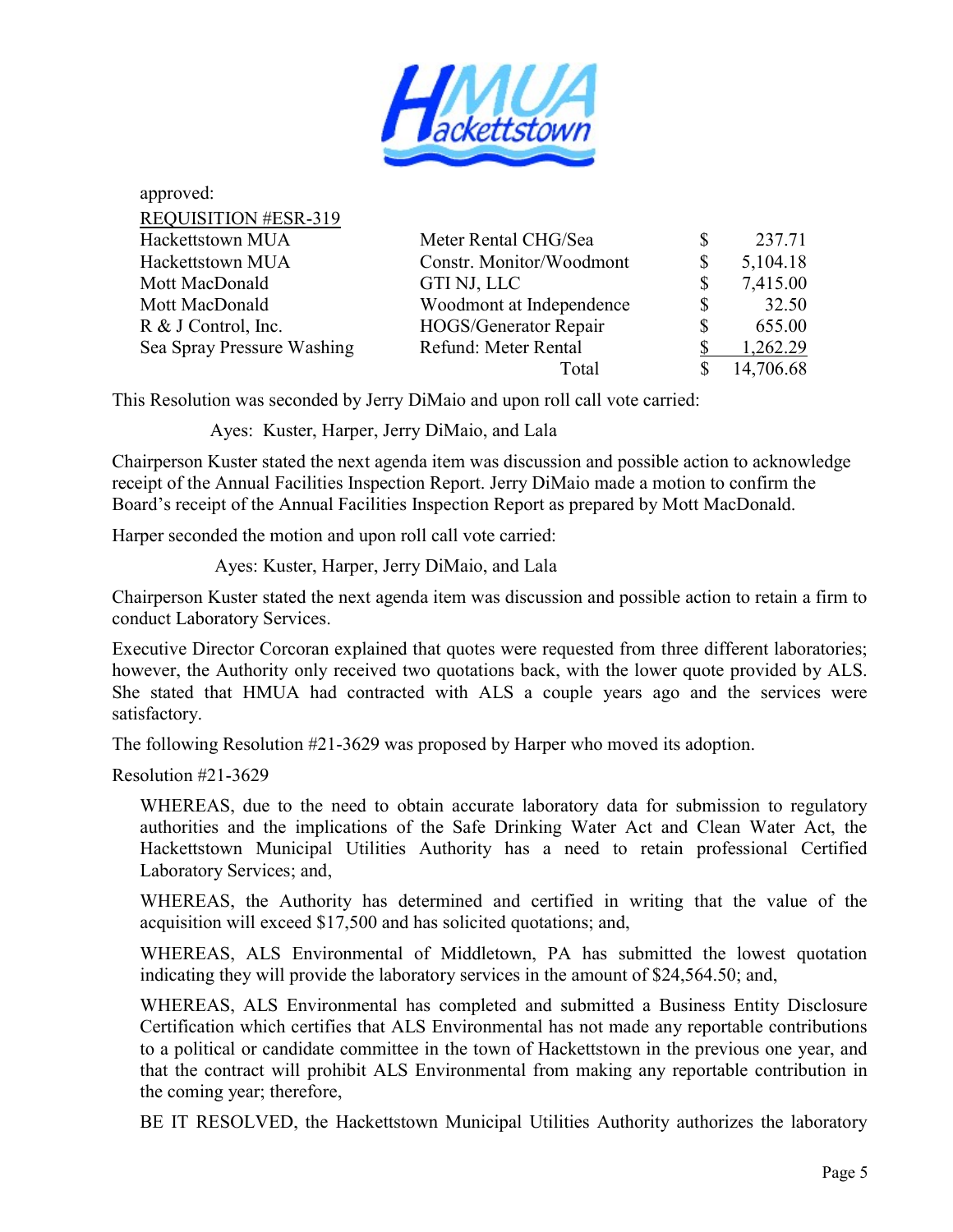

services by ALS Environmental in the amount of \$24,564.50.

This Resolution was seconded by Jerry DiMaio and upon roll call vote carried.

Ayes: Kuster, Harper, Jerry DiMaio, and Lala

Chairman Kuster stated that the next agenda item was discussion and possible action to purchase a Final Clarifier Winsmith Reducer from Envirodyne Systems, Inc. (ESI)

After a brief discussion, the following Resolution #21-3630 was proposed by Jerry DiMaio, who moved its adoption.

Resolution #21-3630

 WHEREAS, the Final Clarifier1 Winsmith gear drive assembly is leaking oil between gear drive reservoirs and the Authority has determined that a new Winsmith Reducer will be required; and

 WHEREAS, Envirodyne Systems Inc. is the sole source for OEM parts for all clarifier equipment ESI supplied to Hackettstown MUA and will cost \$22,995.82 plus shipping; therefore,

 BE IT RESOLVED, that the Executive Director is hereby authorized to execute the necessary documents for the purchase of a new Winsmith Reducer.

This Resolution was seconded by Lala and upon roll call vote carried:

Ayes: Kuster, Harper, Jerry DiMaio and Lala

Chairperson Kuster stated the next agenda item was discussion and possible action to award Engineering Services for Phase 2- Lead Service Line Replacement Program. Director Corcoran explained the need for these services and the approach to maintaining compliance with the recently enacted Lead and Copper Rule Revisions. After some discussion, the following Resolution #21- 3631 was proposed by Harper who moved its adoption.

Resolution #21-3631

WHEREAS, the Hackettstown MUA has a need for Engineering Services for Phase 2 of the Lead Service Line Replacement Program; and

WHEREAS, Mott MacDonald can provide assistance with:

- 1. NJ Infrastructure Bank Funding Assistance.
- 2. Assistance with Development of Customer Communication Materials.
- 3. Develop a Project Plan, and Prepare Plans and Specifications.
- 4. Assistance during Bidding; therefore,

BE IT RESOLVED, that the Executive Director is hereby authorized to execute a contract with Mott MacDonald in the not to exceed amount of \$226,400 for Phase 2 of the Lead Service Line Replacement Program.

This Resolution was seconded by Jerry DiMaio and upon roll call vote carried:

Ayes: Kuster, Harper, Jerry DiMaio and Lala

Chairman Kuster requested Executive Director Corcoran to proceed with her report. Executive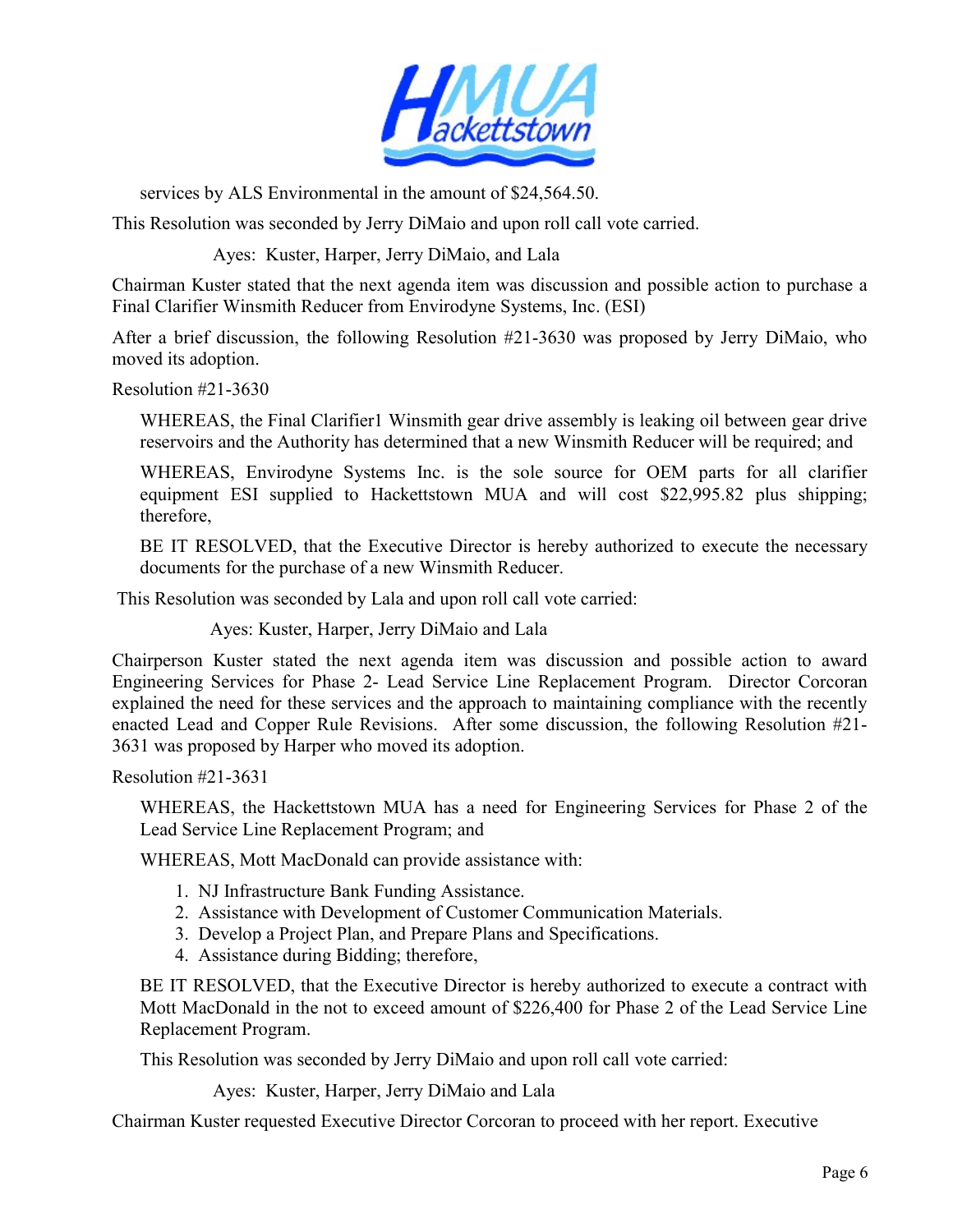

Director Corcoran started by reporting on the progress of the new developments by saying that GTI Hackettstown just received its NJDEP permit. Woodmont Independence started the sewer construction and HMUA has been providing full-time onsite inspection services, which is being billed to Woodmont. Woodfield Section III is still working on final punch list items. Director Corcoran continued to say that she met with representatives of Victoria Mews and that project appears to be moving forward. Residences at Bilby Road is proposed to be sold and the new owner is looking to make some changes to the design. Kuster commented that the Mayor and Council approved the sale.

Director Corcoran continued by stating that the sewer utility continues with mainline camera investigations for infiltration/inflow and portable flow metering in the collection system. Flushing was recently performed on Main Street, which is done every 4-6 months. The sewer utility re-piped and installed two new sump pumps in the AB  $3<sup>rd</sup>$  level. An NJDEP Air Pollution permit inspection was performed and the utility was informed that it has been required to send a yearly report to the EPA with regard to the WPCP boilers since 2014. The State inspection that was done in 2017 did not notify us of this deficiency. The sewer utility is currently working on correcting the situation and a response to the air permit deficiency. The sewer utility responded to two blockages at 106 Lafayette Street and 120 Main Street; both were on the customer side.

Director Corcoran continued that the UV upgrade project started on October 18<sup>th</sup>. The PAA for disinfection is working well. The concrete tank demolition is finally completed and the work on the new concrete has begun.

On the water side, Director Corcoran reported that November water usage dropped off significantly compared to last year's usage and pre-Covid 2019 with the daily average for November 2021 being 1.824 MGD compared to 2020 usage of 2.030 MGD. This equates to nearly 200,000 gallon difference or 10%. The water utility had no water main breaks since the last board meeting, and has had a total of seven main breaks and 13 water service leaks for the year to date. Leak detection continues with the deployment of correlators every night.

The water utility is finishing up the service line inventory. At present, we have found 0 galvanized on our side and 68 known galvanized customer side service lines that we will have to replace.

The water utility recently started a trial pellet chlorination system at Well #6 but had an issue with the pump in the system so that has been placed on hold until the issue is resolved.

Director Corcoran continued to say that the Water Utility has replaced concrete sidewalks, top soiled and seeded locations where we have dug up to inspect service line materials, and they blacktopped four ditches.

The 1.0 MG tank design work has continued and we had a site visit with three representatives from the Highlands Council and a Mott MacDonald permitting expert. The visit went very well and the application is being submitted this week.

Director Corcoran stated that an offer was made to Richard Tuttle for the Deputy Director position,